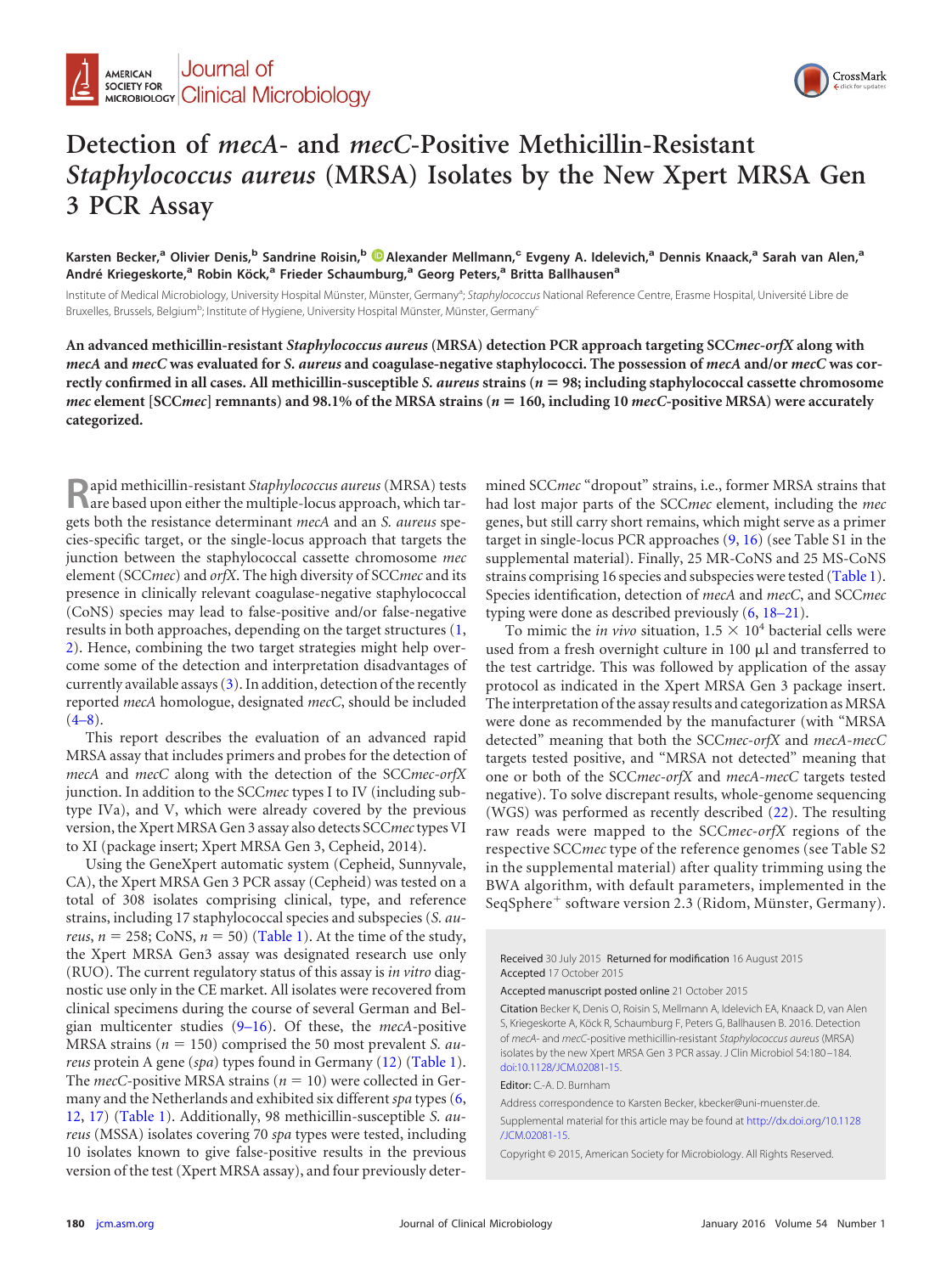<span id="page-1-0"></span>

| TABLE 1 Number of staphylococcal strains included and results of evaluation the Xpert MRSA Gen 3 PCR assay |  |  |
|------------------------------------------------------------------------------------------------------------|--|--|
|------------------------------------------------------------------------------------------------------------|--|--|

| Isolate $(n)^a$              | Results of Xpert MRSA Gen 3 PCR assay |              |              |           |                        |  |
|------------------------------|---------------------------------------|--------------|--------------|-----------|------------------------|--|
|                              | No. (% agreement) of isolates tested  |              |              |           |                        |  |
|                              | mecA and/or mecC                      |              | SCCmec-orfX  |           | Interpretation as MRSA |  |
|                              | Positive                              | Negative     | Positive     | Negative  | $(no. [%])^b$          |  |
| <b>MRSA</b>                  |                                       |              |              |           |                        |  |
| mecA-positive MRSA $(150)^c$ | 150(100.0)                            | $\Omega$     | 147(98.0)    | $(2.0)^d$ | 147(98.0)              |  |
| mecC-positive MRSA $(10)^e$  | 10(100.0)                             | $\Omega$     | 10(100.0)    |           | 10(100.0)              |  |
| Total (160)                  | 160(100.0)                            | $\mathbf{0}$ | 157(98.1)    | 3(1.9)    | 157(98.1)              |  |
| $MSSA (98)^f$                | $\mathbf{0}$                          | 98 (100.0)   | 27(28.1)     | 69 (71.9) | $\mathbf{0}$           |  |
| MR-CoNS $(25)^{g}$           | 25(100.0)                             | $\Omega$     | $\mathbf{0}$ | 25(100.0) | $\Omega$               |  |
| MS-CoNS $(25)^g$             | $\mathbf{0}$                          | 25(100.0)    | $\mathbf{0}$ | 25(100.0) | $\mathbf{0}$           |  |
|                              |                                       |              |              |           |                        |  |

*<sup>a</sup>* MRSA, methicillin-resistant *S. aureus*; MSSA, methicillin-susceptible *S. aureus*; MR-CoNS, methicillin-resistant coagulase-negative staphylococci; MS-CoNS, methicillinsusceptible coagulase-negative staphylococci.

*<sup>b</sup>* Interpretation of the assay results and categorization as MRSA as given by the manufacturer: MRSA detected, both SCC*mec-orfX* and *mecA* and/or *mecC* targets tested positive; MRSA not detected, one or both of the SCC*mec-orfX* and *mecA* and/or *mecC* targets tested negative.

*<sup>c</sup>* Including more frequently encountered (t001, t002, t003, t004, t011, t008, t014, t020, t022, t024, t032, t034, t045, t264, t463, t1227, t2373, t4217, t4881, and t8374, each *n* - 6) and rarely occurring (t012, t015, t030, t037, t038, t041, t044, t063; t114, t127, t151, t223, t318, t379, t437, t481, t504, t535, t578, t634, t651, t785, t849, t1107, t1282, t2369, t4417, t6736, t7391, and t8380, each  $n = 1$ ) MRSA spa types in Germany. SCCmec types I ( $n = 7$ ), II ( $n = 57$ ), III ( $n = 2$ ), IV ( $n = 70$ ) and V ( $n = 13$ ) were detected; one isolate was nontypeable.

*<sup>d</sup>* The raw reads of the three isolates (RUO83 [t004], RUO140 [t003], and RUO159 [t004]) were submitted to the European Nucleotide Archive [\(http://www.ebi.ac.uk/ena/\)](http://www.ebi.ac.uk/ena/) under the study accession no. PRJEB10686.

*<sup>e</sup>* Comprising *spa* types t843 (*n* - 5), t978, t1773, t5930, t7189, and t7603.

*f* Includes 4 known SCC*mec* remnant strains and 10 isolates giving false-positive results in the previous version of the Xpert MRSA Gen PCR assay.

g Comprising 30 clinical Staphylococcus strains (S. capitis subsp. capitis, n = 1; S. epidermidis, n = 10; S. haemolyticus, n = 10; S. hominis subsp. hominis, n = 8; and S. warneri, n = 1) and 20 type and reference strains (*S. auricularis* DSM 20609; *S. cohnii* subsp. *cohnii* DSM 20260; *S. cohnii* subsp. *urealyticus* DSM 6718; *S. haemolyticus* DSM 20263 and DSM 20264; *S. hominis* subsp. *hominis* DSM 20320, DSM 20328, and DSM 20329; *S. hominis* subsp. *novobiosepticus* ATCC 700236; *S. hyicus* DSM 20459; *S. lugdunensis* DSM 4804, DSM 4805, and DSM 6670; *S. saprophyticus* subsp. *saprophyticus* DSM 20229 and DSM 20289; *S. schleiferi* subsp. *schleiferi* DSM 6628; *S. sciuri* subsp. *sciuri* DSM 20345; *S. simulans* DSM 20322; *S. warneri* DSM 20316; and *S. xylosus* DSM 6179).

Overall, 157/160 (98.1% positive agreement) of the MRSA strains were correctly categorized by the novel assay. While all 10 *mecC*-positive strains were detected and classified as MRSA, 3 (2.0%) of the 150 *mecA*-positive MRSA strains were falsely categorized as MSSA due to missing amplification of the SCC*mec-orfX* junction [\(Table 1\)](#page-1-0). Another assay targeting the SCC*mec-orfX* junction (BD Max MRSA XT kit; BD Diagnostics, Quebec, Canada) likewise failed (not shown). The unequivocal possession of the *mecA* gene of these strains was reviewed by applying a further molecular assay (GenoType MRSA; Hain Lifescience, Nehren, Germany; data not shown). WGS did not show sequence variations within *orfX* compared to published sequences of respective *S. aureus* reference strains. Two of these isolates belonged to *spa* type t004 (sequence type 45 [ST45]) and carried SCC*mec* type IV. The *orfX*-SCC*mec* junction of both isolates showed a 52-kb deletion compared to *S. aureus* CA-347 beginning 326 bp downstream of *orfX.* For the third isolate (*spa* type t003, ST225, SCC*mec* type III), no considerable sequence variants were found within 3.5 kb downstream of *orfX* compared to *S. aureus* strains N315 and MW2.

All 98 MSSA strains tested showed negative results for *mecAmecC* amplification (100% negative agreement) and hence were correctly categorized as MSSA (see Table S1 in the supplemental material), similar to in a recent prospective study [\(23\)](#page-3-3). Twentyseven MSSA strains showed positive results in SCC*mec-orfX* junction testing, including those previously characterized as SCC*mec* remnant strains, and eight of the 10 isolates tested false positive in the previous version of the Xpert MRSA PCR assay (see Table S1). The four SCC*mec* remnant strains belonged to *spa* types t011, t038, and t068 ( $n = 2$ ). Other SCC*mec-orfX* junction-positive

MSSA strains were characterized by *spa* types t002, t008, t216, t364, t369, t5160, and t6752 or belonged to the *spa* clonal complex 127 (*spa*-CC127) (t127, t177, and t948) (see Table S1). The assay detected the *mecA* and *mecC* genes correctly in all CoNS.

The detection of *mecC*-positive MRSA is a major advantage of the Xpert MRSA Gen 3 PCR assay. Diagnostics were challenged by the recent discovery of the  $mech_{LGAZ51}$  (mecC) gene as part of a novel SCC*mec* XI element in *S. aureus* [\(4,](#page-2-3) [5\)](#page-2-13) and CoNS [\(24](#page-3-4)[–](#page-3-5)[26\)](#page-3-6). With the spread of *mecC*-harboring MRSA [\(4](#page-2-3)[–](#page-2-10)[7,](#page-2-4) [12,](#page-2-9) [27](#page-3-7)[–](#page-3-8)[32\)](#page-3-9), the absence of the *mecA* gene alone can no longer be considered a reliable genetic marker to exclude MRSA. The failure in conventional *mecA* detection assays to detect *mecC* results in inconsistent results in comparison to those with phenotypic susceptibility tests [\(4](#page-2-3)[–](#page-2-13)[6\)](#page-2-10). Besides various in-house PCR procedures [\(4](#page-2-3)[–](#page-2-13)[6,](#page-2-10) [27,](#page-3-7) [33\)](#page-3-10), another commercially available multiplex PCR, based upon a multiple-locus detection strategy, was recently shown to be able to detect *mecC*-positive MRSA [\(10\)](#page-2-14). Moreover, both the genetic diversity of the strain background and the occurrence of *mecC*-harboring staphylococci in livestock, wildlife, and environmental sources are worrisome  $(7, 34-39)$  $(7, 34-39)$  $(7, 34-39)$  $(7, 34-39)$  $(7, 34-39)$ .

The combined detection of *mecA* and *mecC* with the SCC*mecorfX* junction represents a second major advantage. It overcomes the problem due to *mecA*- and *mecC*-negative remnants of the SCC*mec* element, which may cause false-positive results [\(16,](#page-2-8) [40](#page-3-14)[–](#page-3-15) [44\)](#page-3-16). Outbreaks with SCC*mec*remnant MSSA isolates may result in medical and economic burden due to unjustified MRSA precaution measures [\(45\)](#page-3-17). The inclusion of the *mecA* and *mecC* genes as targets overcomes this source of misinterpretation. All four SCC*mec* remnant strains included were categorized as MSSA.

In the case of the cooccurrence of an MR-CoNS and an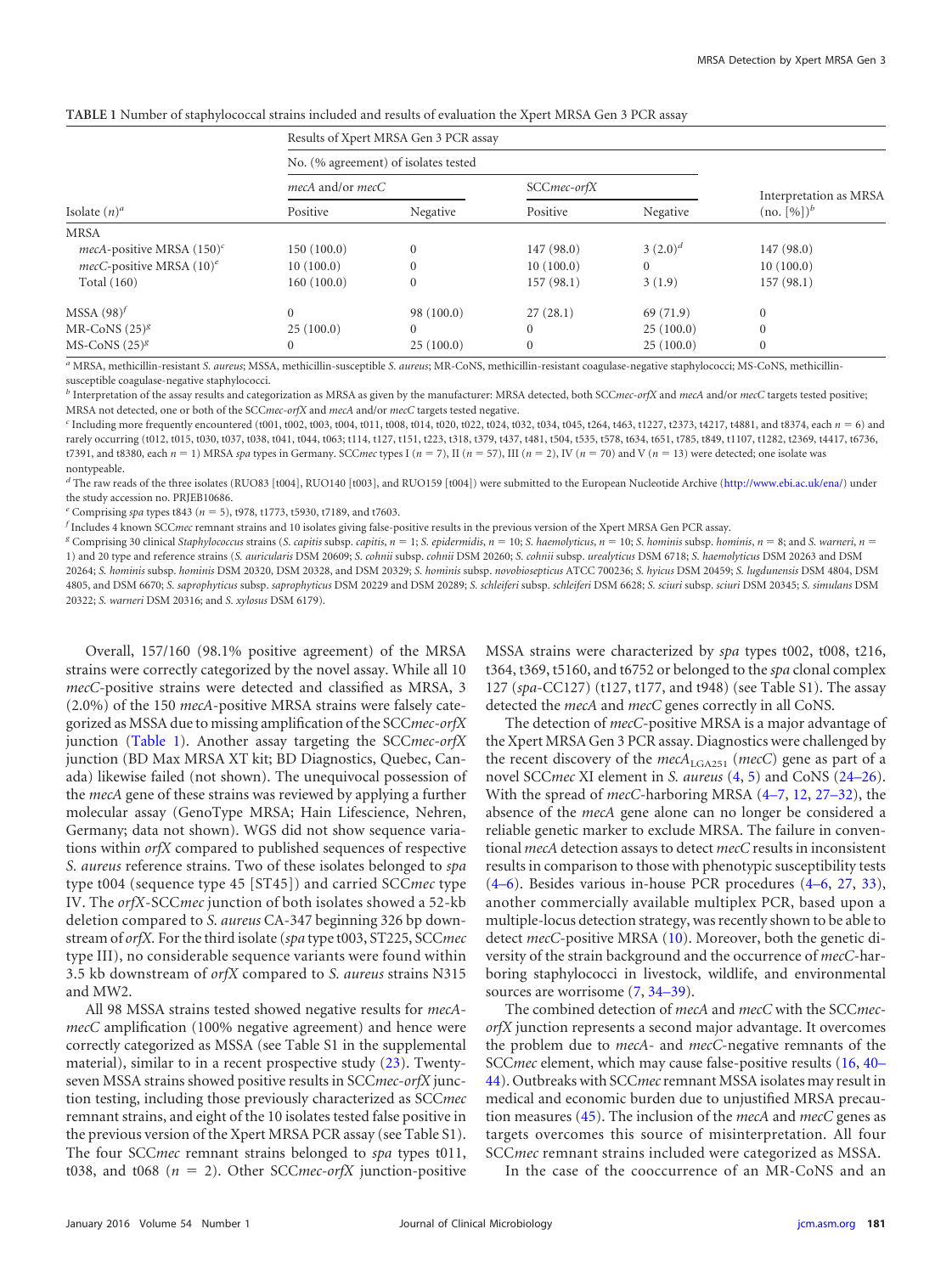SCC*mec* remnant MSSA in clinical specimens, false-positive results may still arise. Here, the inclusion of another *S. aureus*-specific target gene sequence might clarify this problem [\(46,](#page-3-18) [47\)](#page-3-19). The detection of *mecA-mecC* amplification along with a negative result for the SCC*mec-orfX* junction will be categorized as MRSA not detected, according to the manufacturer's instructions. In this case, the presence of MR-CoNS could be assumed. However, in rare cases, this diagnostic pattern might also indicate a false-negative result if unknown or uncovered nucleic acid variations in the *orfX* region-neighboring part of the SCC*mec* elements hampered the correct identification [\(48](#page-3-20)[–](#page-4-0)[52\)](#page-4-1). Here, three *mecA*-positive strains were not detected. Two of these strains harbored a deletion close downstream of *orfX* that might explain the failure by a possible loss of the respective primer-binding site; the reason for misidentification of the other strain, determined by another junctiontargeting PCR approach, remains unknown. Those strains could remain undetected for a long time, thus necessitating constant monitoring of the local MRSA epidemiology [\(52](#page-4-1)[–](#page-4-2)[54\)](#page-4-3).

In conclusion, the inclusion of *mecA* and *mecC*as targets closed a gap in the molecular detection of MRSA and minimized the risk of false-positive interpretation as MRSA due to SCC*mec* remnant isolates. The evaluated MRSA assay challenged by a large collection of German and Belgium clonal MRSA lineages was able to detect the *mecA* and *mecC* genes, respectively, of all strains included and correctly categorized the vast majority of MRSA and all non-MRSA strains.

**Nucleotide sequence accession number.** The raw reads of the three isolates (RUO83 [t004], RUO140 [t003], and RUO159 [t004]) were submitted to the European Nucleotide Archive [\(http://www.ebi](http://www.ebi.ac.uk/ena/) [.ac.uk/ena/\)](http://www.ebi.ac.uk/ena/) under study accession no. PRJEB10686.

## **ACKNOWLEDGMENTS**

We thank M. Schulte and A. Hassing for excellent technical assistance. This work was supported in part by a grant from BMBF (MedVet-Staph) to K.B., R.K., and A.M. (grant 01KI1301A).

K.B. has received lecture fees from Cepheid.

## **FUNDING INFORMATION**

Bundesministerium für Bildung und Forschung (Federal Ministry of Education and Research) provided funding to Karsten Becker, Alexander Mellmann, and Robin Köck under grant number 01KI1301A.

The Xpert MRSA Gen 3 compounds were provided free of charge by Cepheid.

## <span id="page-2-0"></span>**REFERENCES**

- <span id="page-2-1"></span>1. **Becker K, Heilmann C, Peters G.** 2014. Coagulase-negative staphylococci. Clin Microbiol Rev **27:**870 –926. [http://dx.doi.org/10.1128/CMR](http://dx.doi.org/10.1128/CMR.00109-13) [.00109-13.](http://dx.doi.org/10.1128/CMR.00109-13)
- <span id="page-2-2"></span>2. **Shore AC, Coleman DC.** 2013. Staphylococcal cassette chromosome *mec*: recent advances and new insights. Int J Med Microbiol **303:**350 –359. [http:](http://dx.doi.org/10.1016/j.ijmm.2013.02.002) [//dx.doi.org/10.1016/j.ijmm.2013.02.002.](http://dx.doi.org/10.1016/j.ijmm.2013.02.002)
- 3. **Nijhuis RH, van Maarseveen NM, van Hannen EJ, van Zwet AA, Mascini EM.** 2014. A rapid and high-throughput screening approach for methicillin-resistant *Staphylococcus aureus* based on the combination of two different real-time PCR assays. J Clin Microbiol **52:**2861–2867. [http:](http://dx.doi.org/10.1128/JCM.00808-14) [//dx.doi.org/10.1128/JCM.00808-14.](http://dx.doi.org/10.1128/JCM.00808-14)
- <span id="page-2-3"></span>4. **García-Álvarez M, Holden MT, Lindsay H, Webb CR, Brown DF, Curran MD, Walpole E, Brooks K, Pickard DJ, Teale C, Parkhill J, Bentley SD, Edwards GF, Girvan EK, Kearns AM, Pichon B, Hill RL, Larsen AR, Skov RL, Peacock SJ, Maskell DJ, Holmes MA.** 2011. Meticillin-resistant *Staphylococcus aureus* with a novel *mecA* homologue in human and bovine populations in the UK and Denmark: a descriptive study. Lancet Infect Dis **11:**595–603. [http://dx.doi.org/10.1016/S1473](http://dx.doi.org/10.1016/S1473-3099(11)70126-8) [-3099\(11\)70126-8.](http://dx.doi.org/10.1016/S1473-3099(11)70126-8)
- <span id="page-2-13"></span>5. **Shore AC, Deasy EC, Slickers P, Brennan G, O'Connell B, Monecke S, Ehricht R, Coleman DC.** 2011. Detection of staphylococcal cassette chromosome *mec* type XI encoding highly divergent *mecA*, *mecI*, *mecR1*, *blaZ* and *ccr* genes in human clinical clonal complex 130 methicillin-resistant *Staphylococcus aureus*. Antimicrob Agents Chemother **55:**3765–3773. [http://dx.doi.org/10.1128/AAC.00187-11.](http://dx.doi.org/10.1128/AAC.00187-11)
- <span id="page-2-10"></span>6. **Kriegeskorte A, Ballhausen B, Idelevich EA, Köck R, Friedrich AW, Karch H, Peters G, Becker K.** 2012. Human MRSA isolates with novel genetic homolog, Germany. Emerg Infect Dis **18:**1016 –1018. [http://dx](http://dx.doi.org/10.3201/eid1806.110910) [.doi.org/10.3201/eid1806.110910.](http://dx.doi.org/10.3201/eid1806.110910)
- <span id="page-2-4"></span>7. **Becker K, Ballhausen B, Köck R, Kriegeskorte A.** 2014. Methicillin resistance in *Staphylococcus* isolates: the "*mec* alphabet" with specific consideration of *mecC*, a *mec* homolog associated with zoonotic *S. aureus* lineages. Int J Med Microbiol **304:**794 –804. [http://dx.doi.org/10.1016/j](http://dx.doi.org/10.1016/j.ijmm.2014.06.007) [.ijmm.2014.06.007.](http://dx.doi.org/10.1016/j.ijmm.2014.06.007)
- <span id="page-2-5"></span>8. **Ballhausen B, Kriegeskorte A, Schleimer N, Peters G, Becker K.** 2014. The  $mecA$  homolog  $mecC$  confers resistance against  $\beta$ -lactams in *Staphylococcus aureus* irrespective of the genetic strain background. Antimicrob Agents Chemother **58:**3791–3798. [http://dx.doi.org/10.1128](http://dx.doi.org/10.1128/AAC.02731-13) [/AAC.02731-13.](http://dx.doi.org/10.1128/AAC.02731-13)
- <span id="page-2-6"></span>9. **Roisin S, Laurent C, Nonhoff C, Deplano A, Hallin M, Byl B, Struelens MJ, Denis O.** 2012. Positive predictive value of the Xpert MRSA assay diagnostic for universal patient screening at hospital admission: influence of the local ecology. Eur J Clin Microbiol Infect Dis **31:**873–880. [http://dx](http://dx.doi.org/10.1007/s10096-011-1387-7) [.doi.org/10.1007/s10096-011-1387-7.](http://dx.doi.org/10.1007/s10096-011-1387-7)
- <span id="page-2-14"></span>10. **Becker K, Larsen AR, Skov RL, Paterson GK, Holmes MA, Sabat AJ, Friedrich AW, Köck R, Peters G, Kriegeskorte A.** 2013. Evaluation of a modular multiplex-PCR methicillin-resistant *Staphylococcus aureus* (MRSA) detection assay adapted for *mecC* detection. J Clin Microbiol **51:**1917–1919. [http://dx.doi.org/10.1128/JCM.00075-13.](http://dx.doi.org/10.1128/JCM.00075-13)
- 11. **von Eiff C, Reinert RR, Kresken M, Brauers J, Hafner D, Peters G.** 2000. Nationwide German multicenter study on prevalence of antibiotic resistance in staphylococcal bloodstream isolates and comparative *in vitro* activities of quinupristin-dalfopristin. J Clin Microbiol **38:**2819 –2823.
- <span id="page-2-9"></span>12. **Schaumburg F, Köck R, Mellmann A, Richter L, Hasenberg F, Kriegeskorte A, Friedrich AW, Gatermann S, Peters G, von Eiff C, Becker K, Study Group.** 2012. Population dynamics among methicillin resistant *Staphylococcus aureus*in Germany during a 6-year period. J Clin Microbiol **50:**3186 –3192. [http://dx.doi.org/10.1128/JCM.01174-12.](http://dx.doi.org/10.1128/JCM.01174-12)
- 13. **Becker K, Haverkämper G, von Eiff C, Roth R, Peters G.** 2001. Survey of staphylococcal enterotoxin genes, exfoliative toxin genes, and toxic shock syndrome toxin 1 gene in non-*Staphylococcus aureus* species. Eur J Clin Microbiol Infect Dis **20:**407–409. [http://dx.doi.org](http://dx.doi.org/10.1007/PL00011281) [/10.1007/PL00011281.](http://dx.doi.org/10.1007/PL00011281)
- 14. **Köck R, Werner P, Friedrich AW, Fegeler C, Becker K, Prevalence of Multiresistant Microorganisms (PMM) Study Group.** 2012. Characteristics of *Staphylococcus aureus* nasal carriage, resistance patterns and genetic lineages in healthy German adults, abstr C2-1382. 52nd Intersci Conf Antimicrob Agents Chemother (ICAAC), 9 to 12 September 2012, San Francisco, CA.
- <span id="page-2-7"></span>15. **Vandendriessche S, Hallin M, Catry B, Jans B, Deplano A, Nonhoff C, Roisin S, De Mendonça R, Struelens MJ, Denis O.** 2012. Previous healthcare exposure is the main antecedent for methicillin-resistant *Staphylococcus aureus* carriage on hospital admission in Belgium. Eur J Clin Microbiol Infect Dis **31:**2283–2292. [http://dx.doi.org/10.1007](http://dx.doi.org/10.1007/s10096-012-1567-0) [/s10096-012-1567-0.](http://dx.doi.org/10.1007/s10096-012-1567-0)
- <span id="page-2-8"></span>16. **Vandendriessche S, Vanderhaeghen W, Larsen J, de Mendonça R, Hallin M, Butaye P, Hermans K, Haesebrouck F, Denis O.** 2014. High genetic diversity of methicillin-susceptible *Staphylococcus aureus* (MSSA) from humans and animals on livestock farms and presence of SCC*mec* remnant DNA in MSSA CC398. J Antimicrob Chemother **69:**355–362. [http://dx.doi.org/10.1093/jac/dkt366.](http://dx.doi.org/10.1093/jac/dkt366)
- <span id="page-2-11"></span>17. **Sabat AJ, Koksal M, Akkerboom V, Monecke S, Kriegeskorte A, Hendrix R, Ehricht R, Köck R, Becker K, Friedrich AW.** 2012. Detection of new methicillin-resistant *Staphylococcus aureus* strains that carry a novel genetic homologue and important virulence determinants. J Clin Microbiol **50:**3374 –3377. [http://dx.doi.org/10.1128/JCM.01121-12.](http://dx.doi.org/10.1128/JCM.01121-12)
- <span id="page-2-12"></span>18. **Mellmann A, Becker K, von Eiff C, Keckevoet U, Schumann P, Harmsen D.** 2006. Sequencing and staphylococci identification. Emerg Infect Dis **12:**333–336. [http://dx.doi.org/10.3201/eid1202.050962.](http://dx.doi.org/10.3201/eid1202.050962)
- 19. **Becker K, Harmsen D, Mellmann A, Meier C, Schumann P, Peters G, von Eiff C.** 2004. Development and evaluation of a quality-controlled ribosomal sequence database for 16S ribosomal DNA-based identification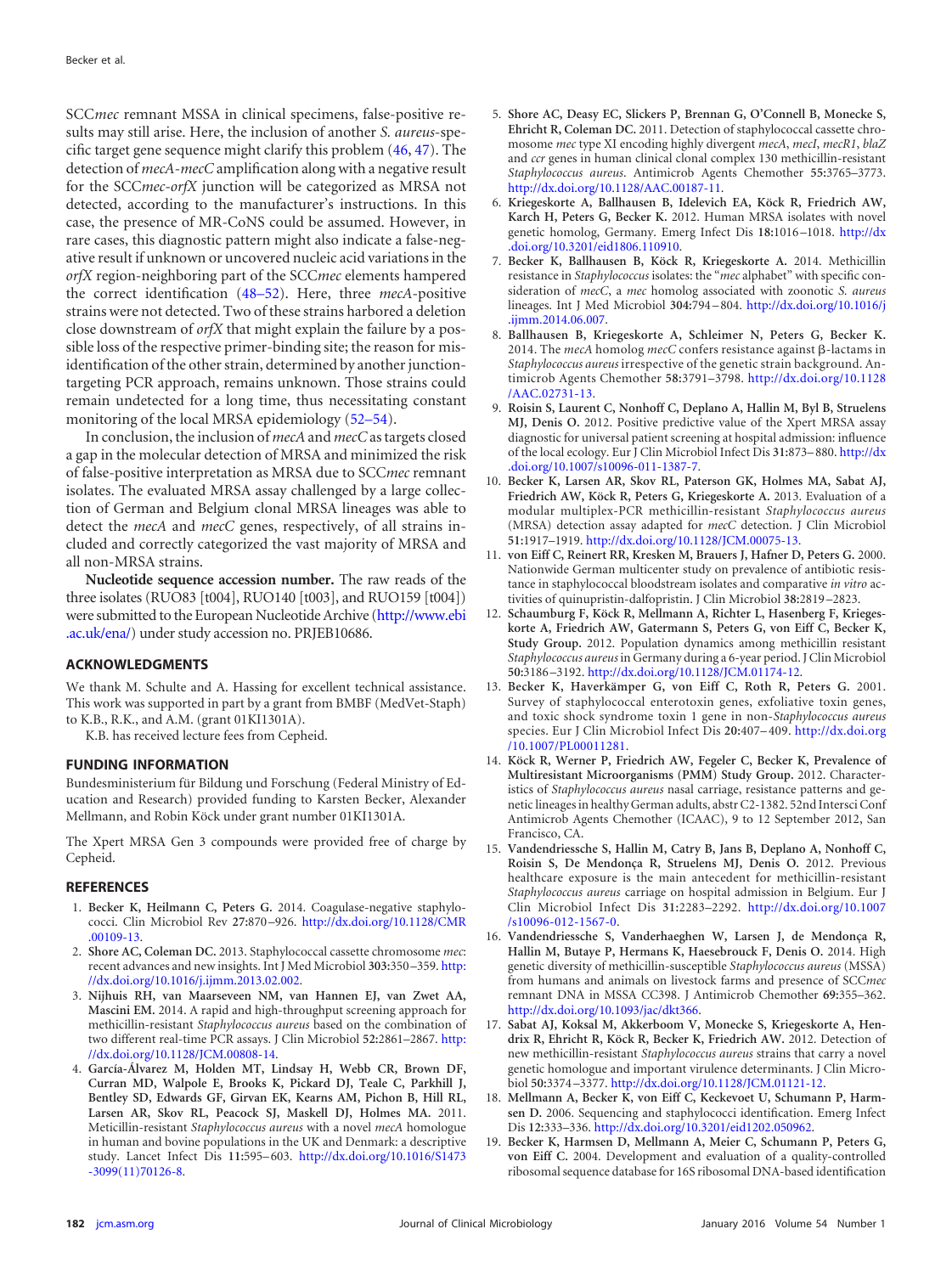of *Staphylococcus* species. J Clin Microbiol **42:**4988 –4995. [http://dx.doi](http://dx.doi.org/10.1128/JCM.42.11.4988-4995.2004) [.org/10.1128/JCM.42.11.4988-4995.2004.](http://dx.doi.org/10.1128/JCM.42.11.4988-4995.2004)

- <span id="page-3-0"></span>20. **Becker K, Pagnier I, Schuhen B, Wenzelburger F, Friedrich AW, Kipp F, Peters G, von Eiff C.** 2006. Does nasal cocolonization by methicillinresistant coagulase-negative staphylococci and methicillin-susceptible *Staphylococcus aureus* strains occur frequently enough to represent a risk of false-positive methicillin-resistant *S. aureus* determinations by molecular methods? J Clin Microbiol **44:**229 –231. [http://dx.doi.org/10.1128](http://dx.doi.org/10.1128/JCM.44.1.229-231.2006) [/JCM.44.1.229-231.2006.](http://dx.doi.org/10.1128/JCM.44.1.229-231.2006)
- <span id="page-3-1"></span>21. **Okuma K, Iwakawa K, Turnidge JD, Grubb WB, Bell JM, O'Brien FG, Coombs GW, Pearman JW, Tenover FC, Kapi M, Tiensasitorn C, Ito T, Hiramatsu K.** 2002. Dissemination of new methicillin-resistant *Staphylococcus aureus* clones in the community. J Clin Microbiol **40:**4289 –4294. [http://dx.doi.org/10.1128/JCM.40.11.4289-4294.2002.](http://dx.doi.org/10.1128/JCM.40.11.4289-4294.2002)
- <span id="page-3-2"></span>22. **Ruppitsch W, Pietzka A, Prior K, Bletz S, Fernandez HL, Allerberger F, Harmsen D, Mellmann A.** 2015. Defining and evaluating a core genome MLST scheme for whole genome sequence-based typing of *Listeria monocytogenes*. J Clin Microbiol, in press. [http://dx.doi.org/10.1128/JCM](http://dx.doi.org/10.1128/JCM.01193-15) [.01193-15.](http://dx.doi.org/10.1128/JCM.01193-15)
- <span id="page-3-3"></span>23. **Lepainteur M, Delattre S, Cozza S, Lawrence C, Roux AL, Rottman M.** 2015. Comparative evaluation of two PCR-based methods for detection of methicillin-resistant *Staphylococcus aureus* (MRSA): Xpert MRSA Gen 3 and BD-Max MRSA XT. J Clin Microbiol **53:**1955–1958. [http://dx.doi.org](http://dx.doi.org/10.1128/JCM.03679-14) [/10.1128/JCM.03679-14.](http://dx.doi.org/10.1128/JCM.03679-14)
- <span id="page-3-4"></span>24. **Loncaric I, Kübber-Heiss A, Posautz A, Stalder GL, Hoffmann D, Rosengarten R, Walzer C.** 2013. Characterization of methicillin-resistant *Staphylococcus* spp. carrying the *mecC* gene, isolated from wildlife. J Antimicrob Chemother **68:**2222–2225. [http://dx.doi.org/10.1093/jac/dkt186.](http://dx.doi.org/10.1093/jac/dkt186)
- <span id="page-3-5"></span>25. **Harrison EM, Paterson GK, Holden MT, Morgan FJ, Larsen AR, Petersen A, Leroy S, De Vliegher S, Perreten V, Fox LK, Lam TJ, Sampimon OC, Zadoks RN, Peacock SJ, Parkhill J, Holmes MA.** 2013. A *Staphylococcus xylosus* isolate with a new *mecC* allotype. Antimicrob Agents Chemother **57:**1524 –1528. [http://dx.doi.org/10.1128](http://dx.doi.org/10.1128/AAC.01882-12) [/AAC.01882-12.](http://dx.doi.org/10.1128/AAC.01882-12)
- <span id="page-3-6"></span>26. **Harrison EM, Paterson GK, Holden MT, Ba X, Rolo J, Morgan FJ, Pichon B, Kearns A, Zadoks RN, Peacock SJ, Parkhill J, Holmes MA.** 2014. A novel hybrid SCC*mec-mecC* region in *Staphylococcus sciuri*. J Antimicrob Chemother **69:**911–918. [http://dx.doi.org/10.1093/jac/dkt452.](http://dx.doi.org/10.1093/jac/dkt452)
- <span id="page-3-7"></span>27. **Cuny C, Layer F, Strommenger B, Witte W.** 2011. Rare occurrence of methicillin-resistant *Staphylococcus aureus* CC130 with a novel *mecA* homologue in humans in Germany. PLoS One **6:**e24360. [http://dx.doi.org](http://dx.doi.org/10.1371/journal.pone.0024360) [/10.1371/journal.pone.0024360.](http://dx.doi.org/10.1371/journal.pone.0024360)
- 28. **Laurent F, Chardon H, Haenni M, Bes M, Reverdy ME, Madec JY, Lagier E, Vandenesch F, Tristan A.** 2012. MRSA harboring *mecA* variant gene *mecC*, France. Emerg Infect Dis **18:**1465–1467. [http://dx.doi.org/10](http://dx.doi.org/10.3201/eid1809.111920) [.3201/eid1809.111920.](http://dx.doi.org/10.3201/eid1809.111920)
- 29. **Medhus A, Slettemeås JS, Marstein L, Larssen KW, Sunde M.** 2012. Methicillin-resistant *Staphylococcus aureus* with the novel *mecC* gene variant isolated from a cat suffering from chronic conjunctivitis. J Antimicrob Chemother **68:**968 –969. [http://dx.doi.org/10.1093/jac/dks487.](http://dx.doi.org/10.1093/jac/dks487)
- <span id="page-3-8"></span>30. **Paterson GK, Harrison EM, Holmes MA.** 2014. The emergence of *mecC* methicillin-resistant *Staphylococcus aureus*. Trends Microbiol **22:**42–47. [http://dx.doi.org/10.1016/j.tim.2013.11.003.](http://dx.doi.org/10.1016/j.tim.2013.11.003)
- 31. **Petersen A, Stegger M, Heltberg O, Christensen J, Zeuthen A, Knudsen LK, Urth T, Sorum M, Schouls L, Larsen J, Skov R, Larsen AR.** 2012. Epidemiology of methicillin-resistant *Staphylococcus aureus* carrying the novel *mecC* gene in Denmark corroborates a zoonotic reservoir with transmission to humans. Clin Microbiol Infect **19:**E16 –E22. [http://dx.doi](http://dx.doi.org/10.1111/1469-0691.12036) [.org/10.1111/1469-0691.12036.](http://dx.doi.org/10.1111/1469-0691.12036)
- <span id="page-3-9"></span>32. **Deplano A, Vandendriessche S, Nonhoff C, Denis O.** 2014. Genetic diversity among methicillin-resistant *Staphylococcus aureus* isolates carrying the *mecC* gene in Belgium. J Antimicrob Chemother **69:**1457–1460. [http://dx.doi.org/10.1093/jac/dku020.](http://dx.doi.org/10.1093/jac/dku020)
- <span id="page-3-10"></span>33. **Stegger M, Andersen PS, Kearns A, Pichon B, Holmes MA, Edwards G, Laurent F, Teale C, Skov R, Larsen AR.** 2012. Rapid detection, differentiation and typing of methicillin-resistant *Staphylococcus aureus* harbouring either *mecA* or the new *mecA* homologue  $mecA$ <sub>LGA251</sub>. Clin Microbiol Infect **18:**395–400. [http://dx.doi.org/10.1111/j.1469-0691.2011](http://dx.doi.org/10.1111/j.1469-0691.2011.03715.x) [.03715.x.](http://dx.doi.org/10.1111/j.1469-0691.2011.03715.x)
- <span id="page-3-11"></span>34. **Monecke S, Gavier-Widen D, Mattsson R, Rangstrup-Christensen L, Lazaris A, Coleman DC, Shore AC, Ehricht R.** 2013. Detection of *mecC*-positive *Staphylococcus aureus* (CC130-MRSA-XI) in diseased Eu-

ropean hedgehogs (*Erinaceus europaeus*) in Sweden. PLoS One **8:**e66166. [http://dx.doi.org/10.1371/journal.pone.0066166.](http://dx.doi.org/10.1371/journal.pone.0066166)

- 35. **Loncaric I, Kübber-Heiss A, Posautz A, Stalder GL, Hoffmann D, Rosengarten R, Walzer C.** 2014. *mecC*- and *mecA*-positive meticillinresistant *Staphylococcus aureus* (MRSA) isolated from livestock sharing habitat with wildlife previously tested positive for *mecC*-positive MRSA. Vet Dermatol **25:**147–148. [http://dx.doi.org/10.1111/vde.12116.](http://dx.doi.org/10.1111/vde.12116)
- 36. **Porrero MC, Valverde A, Fernández-Llario P, Díez-Guerrier A, Mateos A, Lavín S, Cantón R, Fernández-Garayzabal JF, Domínguez L.** 2014. *Staphylococcus aureus* carrying *mecC* gene in animals and urban wastewater, Spain. Emerg Infect Dis **20:**899 –901. [http://dx.doi.org/10.3201](http://dx.doi.org/10.3201/eid2005.130426) [/eid2005.130426.](http://dx.doi.org/10.3201/eid2005.130426)
- 37. **Schlotter K, Huber-Schlenstedt R, Gangl A, Hotzel H, Monecke S, Müller E, Reißig A, Proft S, Ehricht R.** 2014. Multiple cases of methicillin-resistant CC130 *Staphylococcus aureus* harboring *mecC* in milk and swab samples from a Bavarian dairy herd. J Dairy Sci **97:**2782–2788. [http:](http://dx.doi.org/10.3168/jds.2013-7378) [//dx.doi.org/10.3168/jds.2013-7378.](http://dx.doi.org/10.3168/jds.2013-7378)
- <span id="page-3-12"></span>38. **Paterson GK, Morgan FJ, Harrison EM, Peacock SJ, Parkhill J, Zadoks RN, Holmes MA.** 2014. Prevalence and properties of *mecC* methicillinresistant *Staphylococcus aureus* (MRSA) in bovine bulk tank milk in Great Britain. J Antimicrob Chemother **69:**598 –602. [http://dx.doi.org/10.1093](http://dx.doi.org/10.1093/jac/dkt417) [/jac/dkt417.](http://dx.doi.org/10.1093/jac/dkt417)
- <span id="page-3-13"></span>39. **Eriksson J, Espinosa-Gongora C, Stamphøj I, Larsen AR, Guardabassi L.** 2013. Carriage frequency, diversity and methicillin resistance of *Staphylococcus aureus* in Danish small ruminants. Vet Microbiol **163:**110 –115. [http://dx.doi.org/10.1016/j.vetmic.2012.12.006.](http://dx.doi.org/10.1016/j.vetmic.2012.12.006)
- <span id="page-3-14"></span>40. **Shore AC, Rossney AS, O'Connell B, Herra CM, Sullivan DJ, Humphreys H, Coleman DC.** 2008. Detection of staphylococcal cassette chromosome *mec*-associated DNA segments in multiresistant methicillinsusceptible *Staphylococcus aureus* (MSSA) and identification of *Staphylococcus epidermidis ccrAB4* in both methicillin-resistant *S. aureus* and MSSA. Antimicrob Agents Chemother **52:**4407–4419. [http://dx.doi](http://dx.doi.org/10.1128/AAC.00447-08) [.org/10.1128/AAC.00447-08.](http://dx.doi.org/10.1128/AAC.00447-08)
- 41. **Stojanov M, Blanc DS.** 2014. Characterization of the staphylococcal cassette chromosome *mec* insertion site in 108 isolates lacking the *mecA* gene and identified as methicillin-resistant *Staphylococcus aureus* by the Xpert MRSA assay. Eur J Clin Microbiol Infect Dis **33:**1967–1971. [http://dx.doi](http://dx.doi.org/10.1007/s10096-014-2169-9) [.org/10.1007/s10096-014-2169-9.](http://dx.doi.org/10.1007/s10096-014-2169-9)
- 42. **Arbefeville SS, Zhang K, Kroeger JS, Howard WJ, Diekema DJ, Richter SS.** 2011. Prevalence and genetic relatedness of methicillin-susceptible *Staphylococcus aureus* isolates detected by the Xpert MRSA nasal assay. J Clin Microbiol **49:**2996 –2999. [http://dx.doi.org/10.1128/JCM.00046-11.](http://dx.doi.org/10.1128/JCM.00046-11)
- <span id="page-3-15"></span>43. **Blanc DS, Basset P, Nahimana-Tessemo I, Jaton K, Greub G, Zanetti G.** 2011. High proportion of wrongly identified methicillin-resistant *Staphylococcus aureus* carriers by use of a rapid commercial PCR assay due to presence of staphylococcal cassette chromosome element lacking the*mecA*gene. J Clin Microbiol **49:**722–724. [http://dx.doi.org/10.1128/JCM.01988-10.](http://dx.doi.org/10.1128/JCM.01988-10)
- <span id="page-3-17"></span><span id="page-3-16"></span>44. **Edwards AM, Massey RC, Clarke SR.** 2012. Molecular mechanisms of *Staphylococcus aureus* nasopharyngeal colonization. Mol Oral Microbiol **27:**1–10. [http://dx.doi.org/10.1111/j.2041-1014.2011.00628.x.](http://dx.doi.org/10.1111/j.2041-1014.2011.00628.x)
- 45. **Lindqvist M, Isaksson B, Grub C, Jonassen TØ, Hällgren A.** 2012. Detection and characterisation of SCC*mec*remnants in multiresistant methicillin-susceptible *Staphylococcus aureus* causing a clonal outbreak in a Swedish county. Eur J Clin Microbiol Infect Dis **31:**141–147. [http://dx.doi](http://dx.doi.org/10.1007/s10096-011-1286-y) [.org/10.1007/s10096-011-1286-y.](http://dx.doi.org/10.1007/s10096-011-1286-y)
- <span id="page-3-18"></span>46. **Hussain M, von Eiff C, Sinha B, Joost I, Herrmann M, Peters G, Becker K.** 2008. *eap* gene as novel target for specific identification of *Staphylococcus aureus*. J Clin Microbiol **46:**470 –476. [http://dx.doi.org/10.1128/JCM](http://dx.doi.org/10.1128/JCM.01425-07) [.01425-07.](http://dx.doi.org/10.1128/JCM.01425-07)
- <span id="page-3-20"></span><span id="page-3-19"></span>47. **Brakstad OG, Aasbakk K, Maeland JA.** 1992. Detection of *Staphylococcus aureus* by polymerase chain reaction amplification of the *nuc* gene. J Clin Microbiol **30:**1654 –1660.
- 48. **Ito T, Ma XX, Takeuchi F, Okuma K, Yuzawa H, Hiramatsu K.** 2004. Novel type V staphylococcal cassette chromosome *mec* driven by a novel cassette chromosome recombinase, *ccrC*. Antimicrob Agents Chemother **48:**2637–2651. [http://dx.doi.org/10.1128/AAC.48.7.2637-2651.2004.](http://dx.doi.org/10.1128/AAC.48.7.2637-2651.2004)
- 49. **Zhang K, McClure JA, Elsayed S, Conly JM.** 2009. Novel staphylococcal cassette chromosome*mec*type, tentatively designated type VIII, harboring class A *mec* and type 4 *ccr* gene complexes in a Canadian epidemic strain of methicillin-resistant *Staphylococcus aureus*. Antimicrob Agents Chemother **53:**531–540. [http://dx.doi.org/10.1128/AAC.01118-08.](http://dx.doi.org/10.1128/AAC.01118-08)
- 50. **Oliveira DC, Milheiriço C, de Lencastre H.** 2006. Redefining a structural variant of staphylococcal cassette chromosome *mec*, SCC*mec* type VI. An-